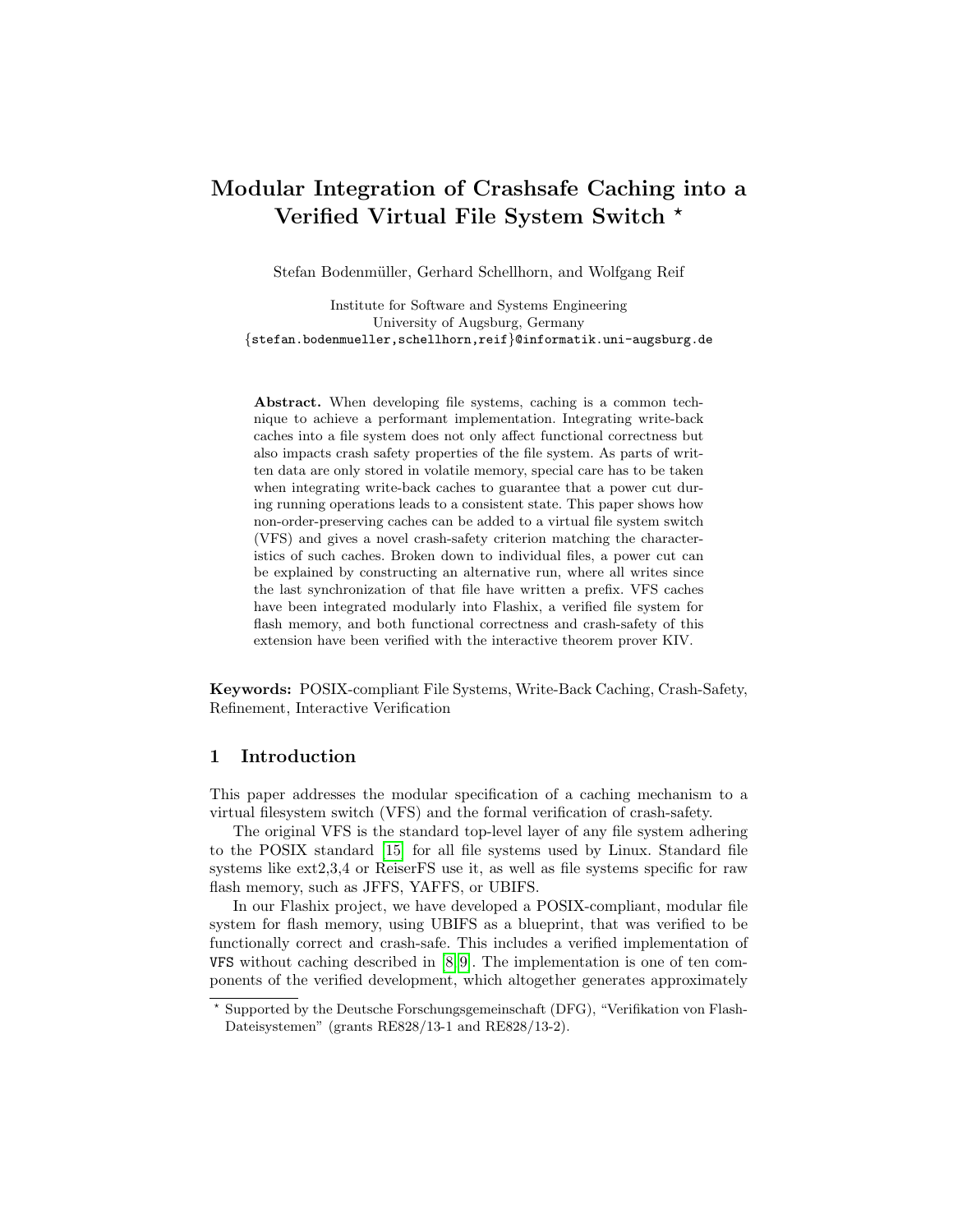18k of C-Code that can be run in the Linux kernel or via the FUSE interface. Initially, the implementation was sequential, in recent work we have developed a concept for adding concurrency to components [\[16\]](#page-17-3), which has led to a concurrent implementation of wear leveling and garbage collection (both necessary for Flash memory). Allowing concurrent calls for the top-level POSIX operations is work in progress.

VFS is responsible for the generic aspects of file systems: mapping directory paths to individual nodes, checking access rights, and breaking up writing data into files into updates for individual data pages. VFS is specific to Linux, although Windows uses a similar concept called IFS.

Our implementation VFS does not use a cache so far. However, since writing data to a cache in RAM is about two orders of magnitude more efficient than writing data to flash memory, caching is essential for efficiency: updating a file (e.g. editing a file with a text editor) several times will write the last version only when using a cache instead of persisting each update. It also reduces the need to read data from flash memory significantly.

We have addressed integrating caches into a verified file system before. Writethrough caches are simple as they just store a redundant part of the persistent data in RAM. On a crash, nothing is lost, and an invariant stating that cached data are always identical to a part of the persistent data will suffice for verification. In [\[13\]](#page-17-4) we have looked at order-preserving write-back caches that are used near the hardware level to queue data before persisting them in larger chunks. We have shown that these can be integrated into the hierarchy of components still allowing modular verification of each component separately.

Caching in VFS is rather different, since it is not order-preserving, so for the top-level POSIX operations, a new weaker crash safety criterion compared to  $[13]$  is necessary. We define *write-prefix crash consistency*, which states, that individual files still satisfy a prefix property: On a crash, all writes since the last fsync (that cleared the cache of this individual file) are retracted. Instead, all of them have written a prefix of their data after recovery from the crash.

This paper also demonstrates, that adding caching to VFS can be done without reimplementing VFS or breaking the implementation hierarchy represented as a formal refinement tower. In Software Engineering terms, we use the decorator pattern [\[10\]](#page-17-5) to add VFS caches as a single new component. Functional correctness then just requires to verify the new component separately. Crash-Safety however, which is the main topic of this paper, was quite hard to verify, since VFS uses a data representation that is optimized for efficiency, and has a specific interface to the individual file systems that exploits it. This interface is called AFS (abstract file system) in this paper.

Our result has two limitations. First, we assume that concurrent writes to a single file are prohibited. Without this restriction, very little can be said about the file content after a crash. Linux does not enforce this, but assumes that applications will use file locking (using the flock operation) to ensure this. Second, we assume that emptying caches when executing the fsync-command is done with a specific strategy that empties caches bottom-up. This strategy is the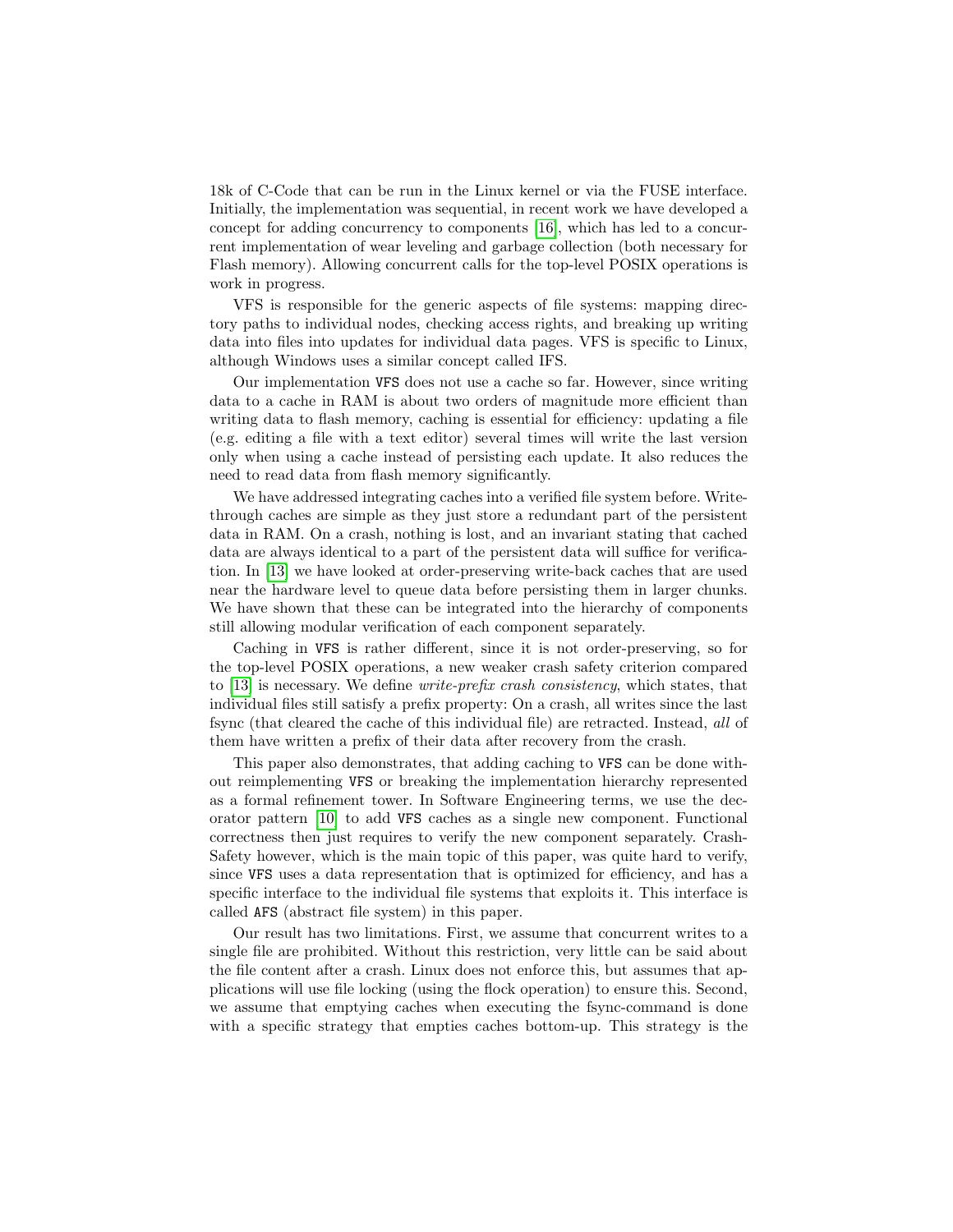default strategy implemented in VFS, but individual file systems can override this behavior e.g. with persisting the least recently used page first. Within these limitations, however, our result enables to write applications that use the file system in a crash-safe way: check-sums written before the actual data can be used to detect writes, that have not been persisted completely. Such a transaction concept would be similar to using group nodes for order-preserving caches as used by the file system itself [\[6\]](#page-17-6).

This paper is organized as follows. Section [2](#page-2-0) gives background on the general concept of a refinement tower: components ("machines") specified as interfaces that are refined to implementations, that call subcomponents, which are again specified and implemented the same way. Section [3](#page-3-0) shows the data structures and operations of the VFS and AFS machines that are relevant for manipulating file content. Section [4](#page-7-0) then shows the extension, that adds caching to VFS.

Section [5](#page-10-0) defines the correctness criterion of write-prefix crash consistency and Section [6](#page-13-0) gives some insight into its verification, that was done using our interactive verification system KIV [\[5\]](#page-17-7). We cannot fully go into the details of the proofs, which are very complex, the interested reader can find the full KIV proofs online [\[12\]](#page-17-8). Finally, Section [7](#page-15-0) gives related work and concludes.

### <span id="page-2-0"></span>2 Formal Approach

The specification of the Flashix file system shown in Fig. [1a](#page-3-1) is organized into specifications of machines. An abstract state machine is an abstract data type, that consists of a state and some operations with inputs and outputs, that modify the state. Each operation is specified with a contract. Machines are used to either specify an interface abstractly (white boxes) or to describe an implementation (gray), from which code is generated. Both are connected by using the contract approach to data refinement (dotted lines in Fig. [1\)](#page-3-1). The theory has been extended with proof obligations for crash safety, as detailed in [\[7\]](#page-17-9).

To specify contracts uniformly, we prefer the style of abstract state machines (ASMs [\[2\]](#page-17-10)) over using relational specifications as in Z [\[4\]](#page-17-11): we use a precondition together with an imperative program over algebraically specified data types that establishes the postcondition. The program is close to real code for implementations, but it may be as abstract as "choose nextstate, output with postcondition" in interfaces, using the choose construct of ASMs. Implementations may call operations of submachines  $(-6$  in Fig. [1\)](#page-3-1), which again are abstractly specified and then implemented as a separate component.

Altogether we get the refinement tower shown in Fig. [1a.](#page-3-1) At the top-level is a specification of a POSIX-compliant interface to a file system. This uses an algebraic tree to represent the directory structure and a sequence of bytes (or words, the exact size is a parameter of the specification) to represent file content. The POSIX interface is implemented by VFS, which uses a different data representation: Directory structure is now represented by numbered nodes, which are linked by referencing these numbers. Refinement guarantees that the nodes always form a tree, resulting in a consistent file system.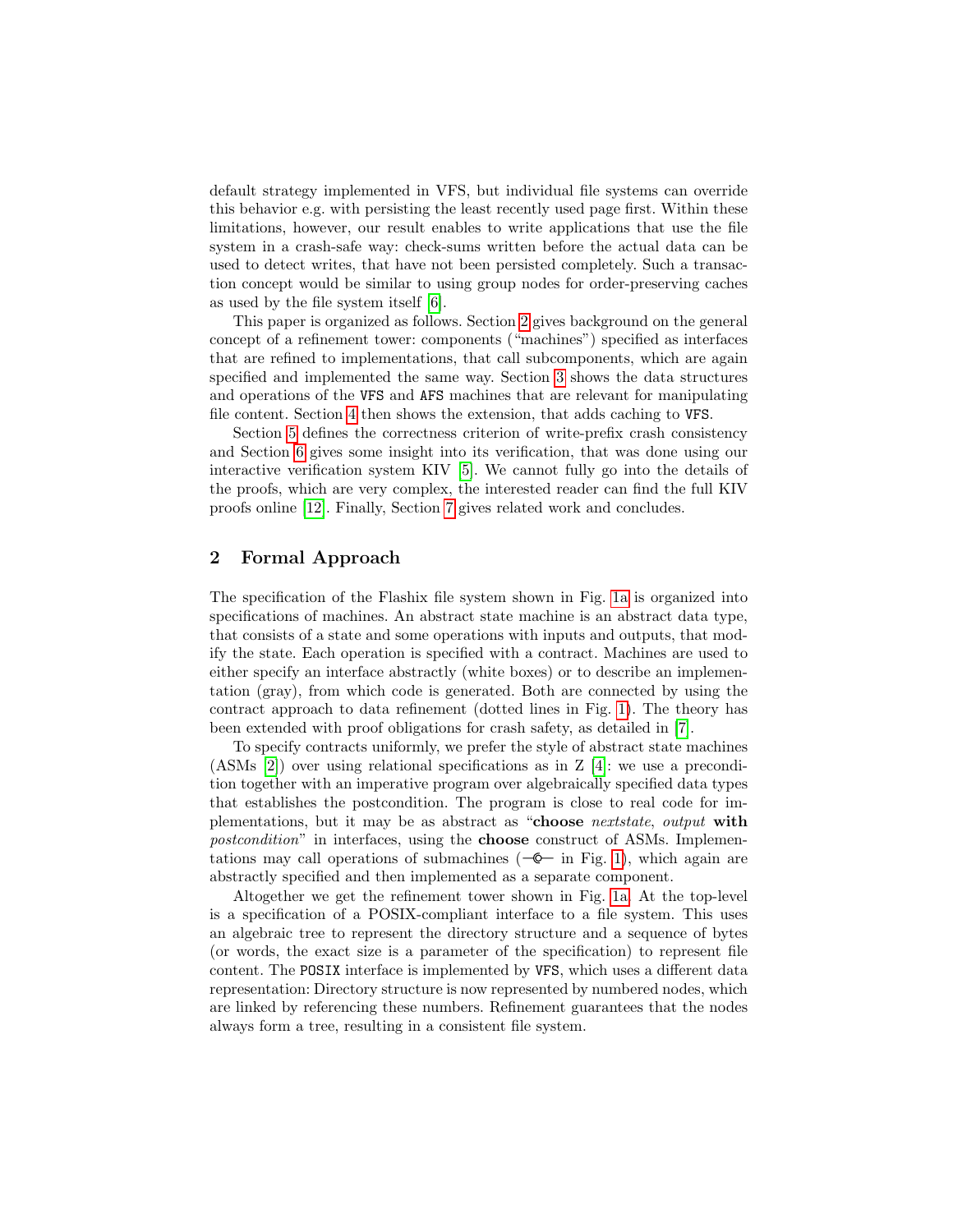<span id="page-3-1"></span>

(a) Without caching layer. (b) With caching layer.

Fig. 1: Flashix refinement tower.

Files are now represented as a header and several pages, which are arrays of bytes of the same fixed size. Since file content is cached write-back by VFS while the directory structure only uses write-through caches, which are easy to verify, we will ignore directory structure in the following: more information can be found in  $[8, 9]$  $[8, 9]$ ; the KIV specifications online  $[12]$  also have a full list.

VFS calls operations specific to each file system implementation via an interface we call AFS (abstract file system). Again this is specified abstractly, and the operations relevant for accessing file data will be defined in the next section.

Our implementation of AFS then is specific to flash memory (called FFS in the figure). Again it is implemented using subcomponents. Altogether we get a refinement tower with 11 layers. In earlier work, we have verified the various components [\[6,](#page-17-6)[14\]](#page-17-12) to be crash-safe refinements according to the theory in [\[7,](#page-17-9)[16\]](#page-17-3). The bottom layer of this development is the MTD interface, that Linux uses to access raw flash memory.

To add caching in VFS, we extend the refinement tower as shown in Fig. [1b.](#page-3-1) Instead of implementing AFS directly with FFS, we use an intermediate implementation Cache of  $\text{AFS}$  ( $\text{AFS}_c$  in the figure) that caches the data and calls operations of an identical copy of  $AFS$  (called  $AFS<sub>P</sub>$ ) to persist cached data. Details on this implementation will be given in Section [4.](#page-7-0)

### <span id="page-3-0"></span>3 Data Representation in VFS

The task of VFS is to implement POSIX operations like creating or deleting files and directories, or opening files and writing buffers to them by elementary operations on individual nodes, that represent a single directory or file. Each of these nodes is identified by a natural number *ino*  $\in$  lno, where lno  $\simeq$  N. The operations on single nodes are implemented by each file system separately, and we specify them via the AFS interface.

The state of AFS is specified as abstract as possible by two finite maps  $(Key \rightarrow Value$  denotes a map from finitely many keys to values) with disjoint domains to store directories and files.

state  $\text{dirs} : \text{Ino} \rightarrow \text{Dir}$  files : Ino  $\rightarrow$  File where Ino  $\simeq \mathbb{N}$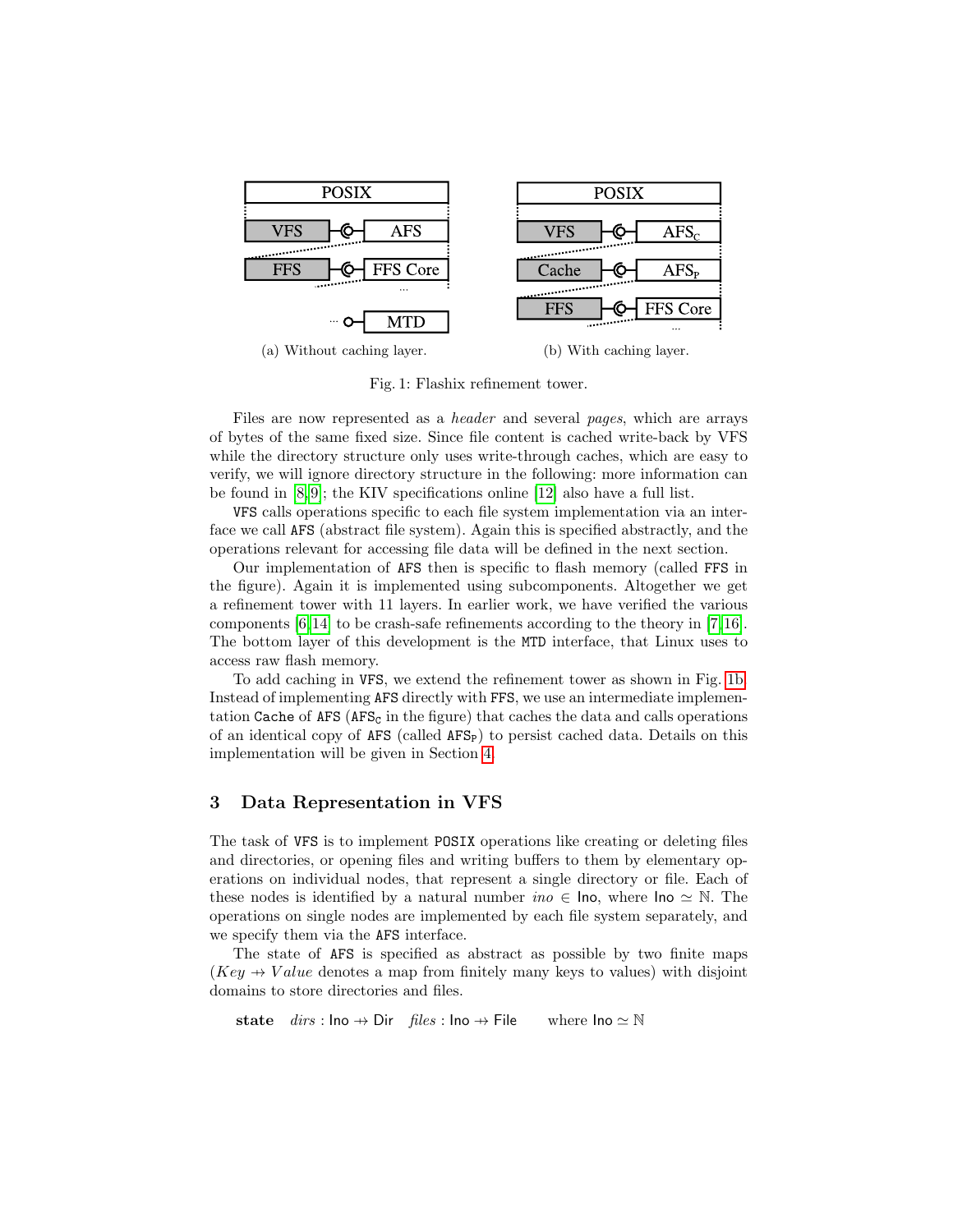<span id="page-4-0"></span>

Fig. 2: Representation of file contents in POSIX and in VFS.

Since we are interested in adding write-back caches for file content, while directory structure only uses write-through caches, we just specify files

data File = file(meta: Meta, size: N, content:  $N \rightarrow$  Page)

Details on the representation of a file are shown in Fig. [2.](#page-4-0) The uniform representation as a sequence of bytes is broken up into file size, metadata (access rights), and several pages. Each Page is an array of size PAGESIZE. Byte k of a file is accessed via  $offset(k)$  in page(k), which are the remainder and quotient when dividing k by **PAGESIZE**. We also use  $\text{rest}(k)$  to denote the length of the rest of the page above offset(k). We have  $\text{rest}(k) = \text{PAGESTZE} - \text{offset}(k)$ , when the offset is non-zero. Otherwise  $\text{rest}(k) = 0$ , k is (page-)aligned, and predicate aligned(k) is true. The start of page pno is at  $pos(pno) = pno * PAGESIZE$ . The pages are stored as a map, a missing page (e.g. page  $pno-1$  in the figure) indicates that the page contains zeros only. This sparse representation allows to create a file with a large size, without allocating all the pages immediately (which is important, e.g. for streaming data). Another important detail is that there may be irrelevant data beyond the file size. It is possible that the page  $page(sz)$  at the file size sz contains random junk data (hatched part of the page) above of fset $(sz)$  instead of just zeros. Extra (hatched) pages with a page number larger than  $page(sz)$  are possible as well. Allowing such junk data is necessary for efficient recovery from a crash: writing data at the end of a file is always done by writing pages first, and finally incrementing the size. If a crash happens in between, then removing the extra data when rebooting would require to scan all files, which would be prohibitively expensive.

With this data representation AFS offers a number of operations that are called by VFS, using parameters of type Inode as input and output (passed by reference). An inode has the form

## data  $\text{node} = \text{inode}(\text{ino} : \text{Ino}, \text{meta} : \text{Meta}, \text{isdir} : \text{Bool},$  $nlink : N, size : N)$

The boolean isdir distinguishes between directories and files, the nlink-field gives the number of hard links for a file  $(nlink = 1$  for a directory). size stores the file size for files, and the number of entries for a directory.

The relevant AFS operations for modifying file content are specified in Fig. [3.](#page-5-0) The operations use semicolons to separate input, in/out, and output parameters. We give a short description, which also gives some preconditions.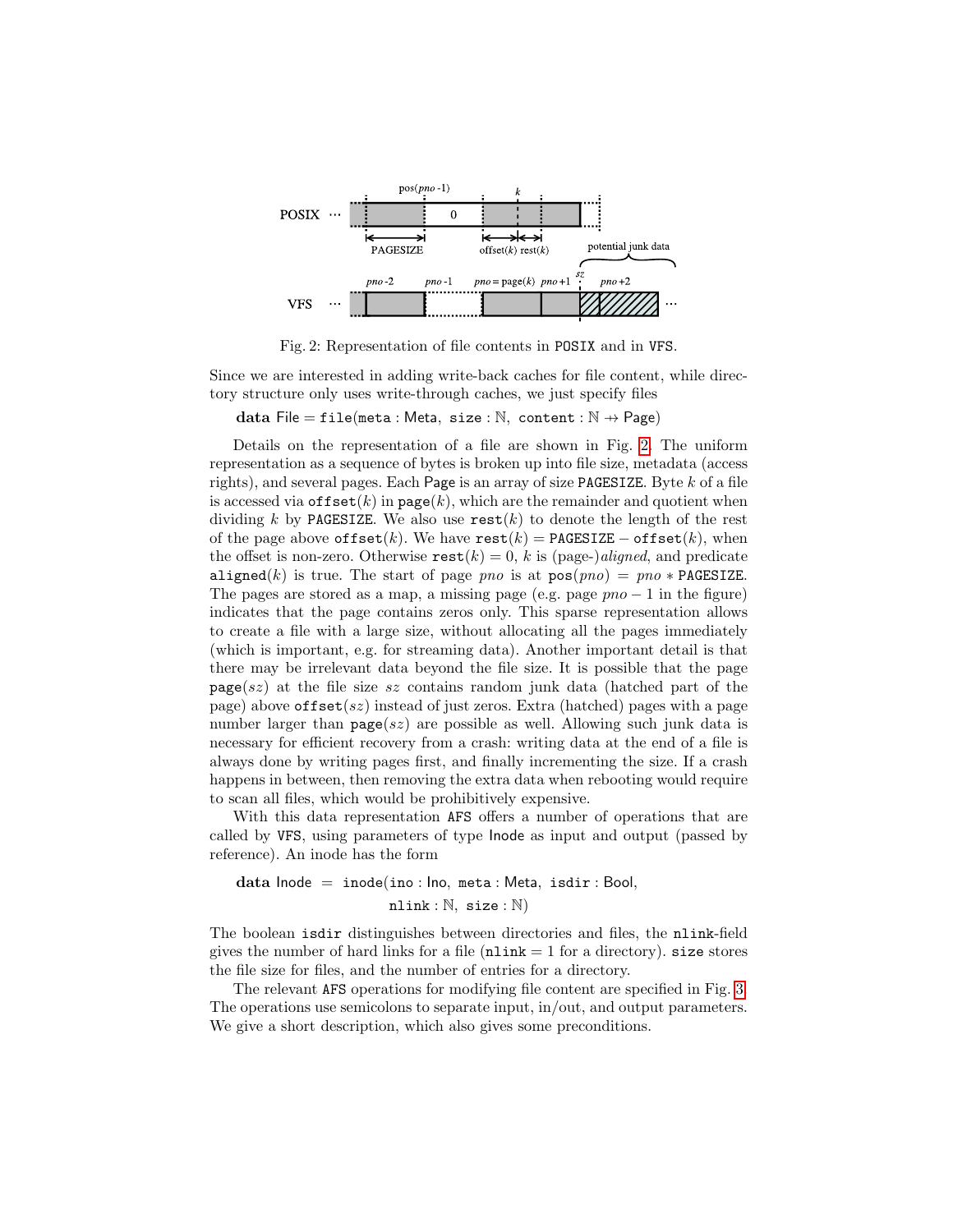```
afs_range(inode, pno; pbuf, exists; err) {
   exists = pno \in files[inode.ino].content;if exists then
    pbuf := files[inode.\texttt{ino}].\texttt{content}[pno];else
    pbuf := \bot;err := false;or err \coloneqq \text{true};
}
\mathbf{afs\_wpage}(inode, \; pno, \; pbuf; \; ; \; err) {
  files[inode, inol.comtent[nno] := nhuf;err = false:
or err \coloneqq \text{true};
}
afs_wsize(inode, sz: ; err) {
  files|inode.\texttt{ino}|.\texttt{size} := sz;err := false:
or err \coloneqq \text{true}:
}
\mathbf{afs\_fsync}(inode;; err) {
  err \coloneqq false:
or err \coloneqq \text{true}:
}
                                                             afs_wbegin(inode; ; err) {
                                                                let sz = \text{inode.size in}let cont = files|inode.\text{ino}|.\text{content},pno = page(inode.size),aligned = \text{aligned}(inode.size) in
                                                                   if pno \in cont \land \neg\ aligned\ thencont[pno] := truncate(cont[pno], sz);
                                                                   files[inode.inol.context := cont up to ss;err \coloneqq false;
                                                              or err \coloneqq \text{true};
                                                              }
                                                              afs_truncate(n; inode; err) {
                                                                let sz = \text{inode.size} in
                                                                let cont = files[inode, \text{inol}].\text{content},
                                                                     sz_T = \min(n, sz),
                                                                     \textit{pno} = \texttt{page}(inode.\texttt{size}) ,aligned = \text{aligned}(inode.size) in
                                                                   if sz \leq n \land pno \in cont \land \neg \ aligned then
                                                                     \overline{cont}[pno] := truncate(cont[pno], sz_T);
                                                                   files[node.inol.context] = cont upto sx_T;
                                                                   files[inode.ino].size := n;inode.size := n:
                                                                err := false:
                                                              or err \coloneqq \text{true}:
                                                              }
```
Fig. 3: File operations of AFS.

- $-$  afs rpage reads the content of the page with number pno into a buffer  $pbuf$ : Page. The file is determined as the inode number of an inode *inode*, that points to a file. If the page does not exist, the buffer is set to all zeros (abbreviated as  $\perp$ ), and the *exists* flag is set to false. The flag is ignored by VFS but will be relevant for implementing a cache in the next section.
- $-$  afs\_wpage writes the content of *pbuf* to the respective page. Note that the page is allowed to be beyond file size (which is not modified).
- The file size is changed with the operation **afs\_wsize**. This operation does not check, whether there are junk pages above the new file size.
- afs fsync synchronizes a file. If a crash happens directly after this operation, the file accessed by inode must retain its content. On this abstract level, the operation does nothing. Its implementation, which uses an order-preserving write-back cache (see [\[13\]](#page-17-4)) must empty this cache.
- **afs\_truncate** is used to change the file size to  $n$ , checking that there are no junk data that would end up being part of the file below the new file size. This operation first discards all pages above the minimum  $sz_T$  of n and the old sz: The expression cont upto  $sz_T$  keeps pages below  $sz_T$  only. For efficiency, the operation then distinguishes two cases, shown in Fig. [4.](#page-6-0) The first case a) is when the new size  $n$  is at least the old  $sz$ . In this case, the page  $page(sz)$  may contain junk data, which must be overwritten by zeros since this range becomes part of the file. Overwriting the part above  $sz_T = sz$ with zeros is the result of the function call  $triangle(cont[pno], sz_T)$ . This call can be avoided, if the part is empty or if the old size was aligned. The second case b) is when the new file size is less than the old. In this case, the page above the new filesize simply become junk, it does not need to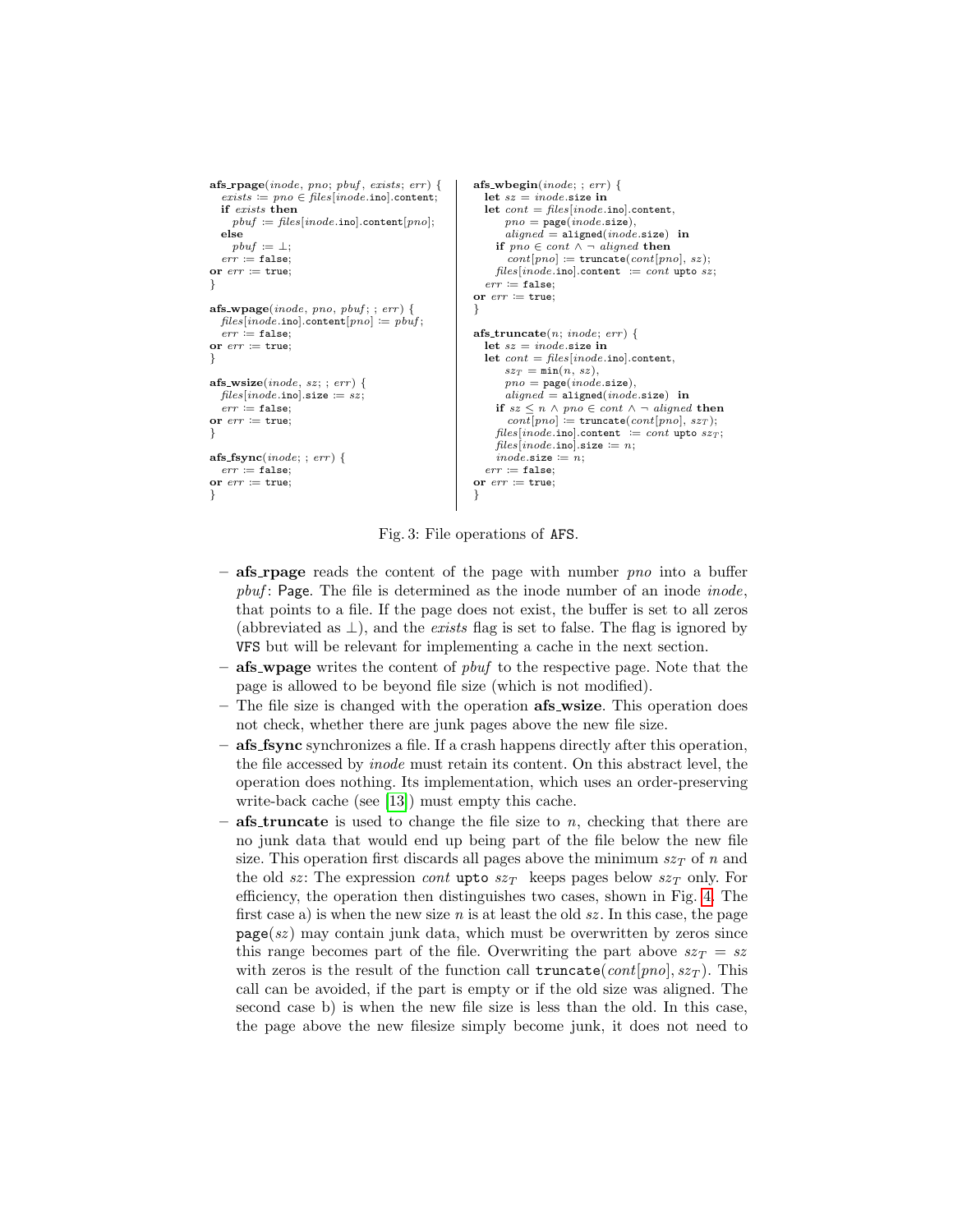<span id="page-6-0"></span>

Fig. 4: Effects of a truncation to  $n$  on a file with size  $sz$ .

be modified. The implementation of the **afs\_truncate** operation, therefore, avoids writing pages to persistent store whenever this is possible<sup>[1](#page-6-1)</sup>.

**afs\_wbegin** is an optimized version of **afs\_truncate** for the case  $n = sz$ . It is called at the start of writing content to a file in VFS. It makes sure that writing beyond the old file size will not accidentally create a page, which contains junk.

All operations are allowed to non-deterministically (or) return  $err = \text{true}$ . This allows the implementation to return errors, e.g. when there is not enough memory available, which can not be specified on this level of abstraction. The implementation will resolve the nondeterminism to success whenever possible.

On the basis of the AFS operations, VFS implements two POSIX operations that modify file content, vfs\_truncate and vfs\_write. The first operation changes file size by just calling  $\sigma$  afs\_truncate. Writing a buffer *buf* (an array of arbitrary size) of length  $n$  at position  $pos$  has the following steps:

- afs wbegin is called first, to make sure that writing does not accidentally read junk data.
- Then the buffer is split at page boundaries, and individual pages are written by calling **afs\_wpage**. Writing starts with the lowest page at  $\text{page}(pos)$  and proceeds upwards. If pos is not page-aligned, the first write requires to read the original page first by calling afs rpage and to merge the original content below of fset(*pos*) with the initial piece of *buf* of length rest(*pos*). Merging is necessary too for the last page when  $pos + n$  is not aligned.
- Writing pages stops as soon as the first call to **afs\_wpage** returns an error. If this is the case, the number  $n$  is decremented to the number of bytes actually written.
- Finally, if  $pos + n$  is larger than the old file size, **afs** worsize is called, to modify the file size, and  $\mathbf{vfs}\text{-}\mathbf{write}$  returns the number n of bytes written.

We will see in the next section that when adding caches it is crucially important that VFS implements writing by traversing the pages from low to high page numbers. We will also find, that the data representation of VFS, where all calls are optimized for efficiency, which in particular results in an asymmetric afs truncate (Fig. [4\)](#page-6-0) is one of the main difficulties for adding caches correctly.

<span id="page-6-1"></span> $^{\rm 1}$  deleting a page does not write it, but adds a "page deleted" entry to the journal.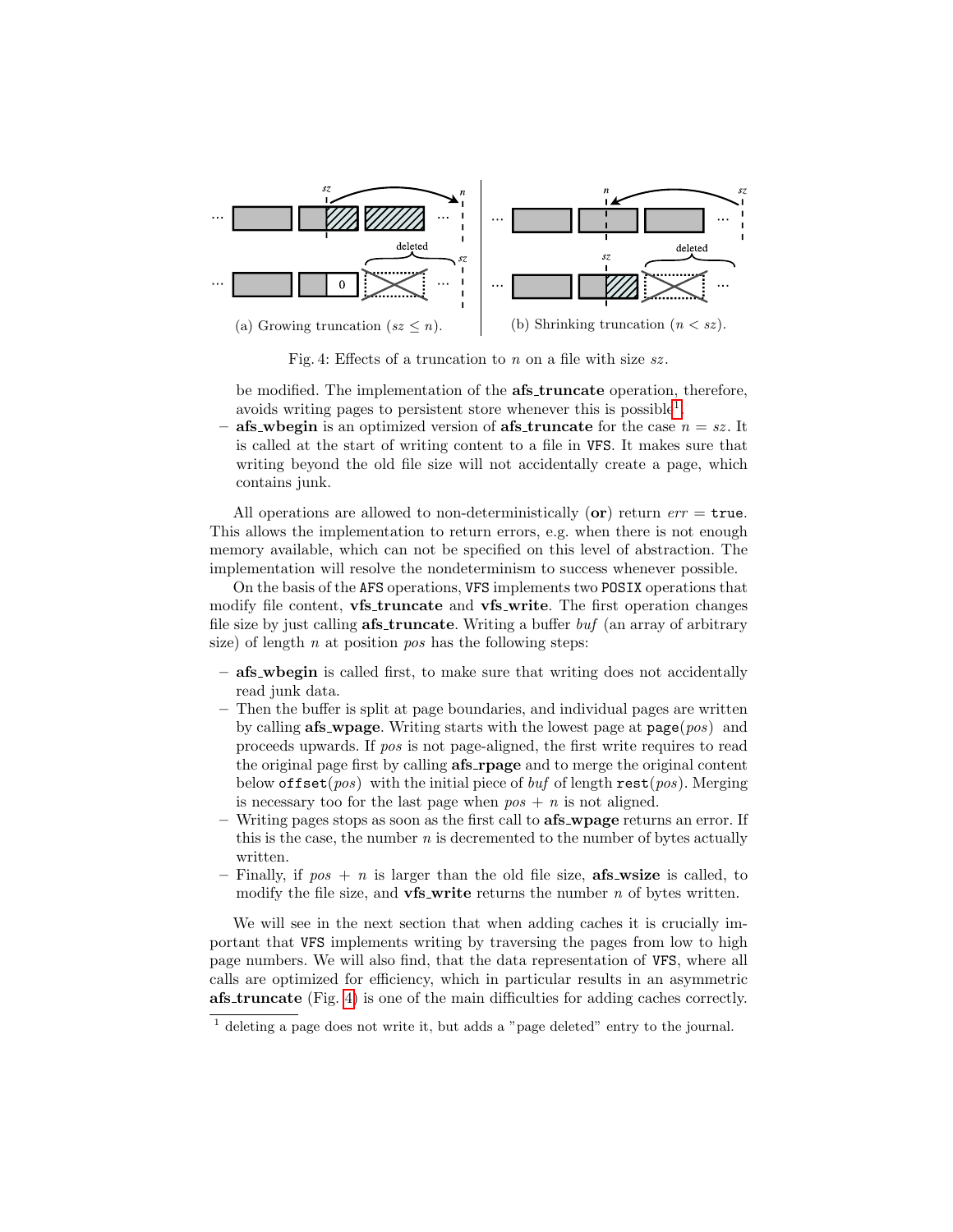#### <span id="page-7-0"></span>4 Integration of Caches into Flashix

Initially, Flashix was developed without having caches for high-level data structures in mind. To add such caches to Flashix we introduce a new layer between the Virtual File System Switch and the Flash File System, visualized in Fig. [5.](#page-7-1) This layer is implemented as a Decorator [\[10\]](#page-17-5), i.e. it implements the same interface as the FFS and delegates calls from the VFS to the FFS. The VFS communicates with a Cache Controller which in turn communicates with the FFS and manages caches for inodes, pages, and an auxiliary cache for truncations.

<span id="page-7-1"></span>

Fig. 5: Flashix component hierarchy.

The Inode- and Page-Cache components internally store maps from unique identifiers to the corresponding data structures. They all offer interfaces to the Cache Controller for adding resp. updating, reading, and deleting cache entries. The Cache Controller is responsible for processing requests from the VFS by either delegating these requests to the FFS or fulfilling them with the help of the required caches. It also has to keep the caches consistent with data stored on flash, i.e. update cached data when changes to corresponding data on flash have been made.

Similar to the Linux VFS, the

caching layer includes further caches for data structures forming the basic structure of the file system. These caches however only operate in write-through mode to speed up read accesses. Otherwise, the integrity of the file system tree after a crash could be compromised since structural operations are usually highly dependent on one another and affect multiple data objects.

Compared to structural operations, updates to file data can be considered mostly in isolation. This means that in particular reads and writes to different files do not interfere with each other. Therefore we allow write-back caching of POSIX operations that modify the content of a file, namely write and truncate. Hence, the Cache Controller does not forward page writes to the FFS and instead only stores the pages in the Page Cache. Updates to the size of a file are also performed in the Inode Cache only as garbage data could be exposed in the event of a power cut otherwise. To distinguish between up-to-date data and cached updates, entries of the Page Cache or the Inode Cache include an additional dirty flag. For the Page Cache, this results in a mapping from inode numbers and page numbers to entries consisting of a page-sized buffer and a boolean flag.

Fig. [6](#page-8-0) lists the central operations of the PCache component using the state  $\textit{pcache}: \text{Ino} \times \text{Nat} \rightarrow \text{Bool} \times \text{Page}.$  Analogously the component ICache is defined. It stores a mapping *icache* :  $\textsf{Ino} \rightarrow \textsf{Bool} \times \textsf{Inode}$  from inode numbers to entries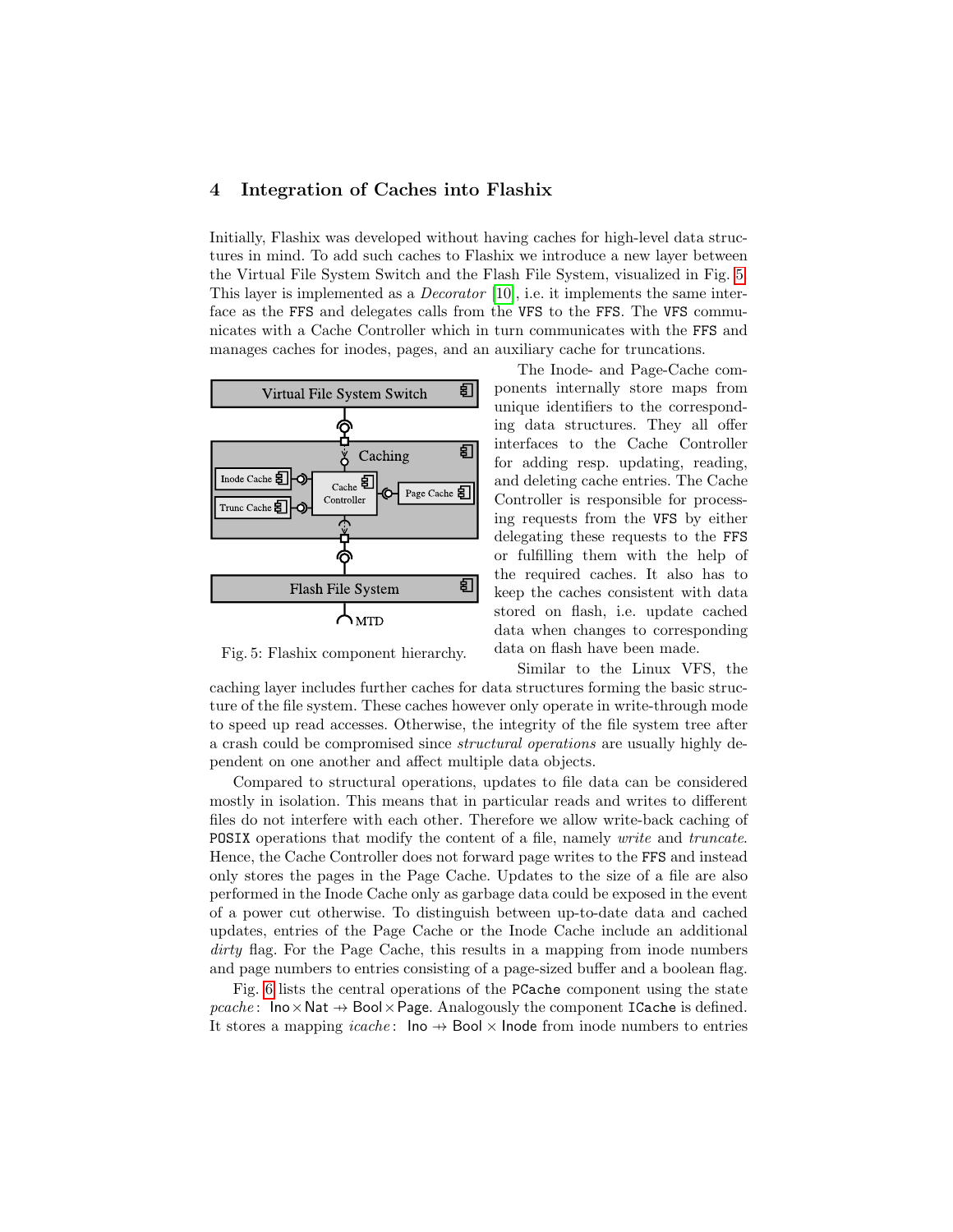```
\textbf{cache\_rpage}(ino, \textit{pno}; \textit{pbuf}, \textit{exists}; \textit{err})let hit = false, dirty = false in
  \textbf{pcache\_get}(ino, \textit{pno}; \textit{pbuf}, \textit{dirty}; \textit{hit});if hit then
     exists := true, err := false;else let sz_T = 0, sz_F = 0 in
     tcache_get(ino; sz_T, sz_F; hit);
     if hit \wedge min(sz_T, sz_F) \leq pos(pno) then
       pbuf := \bot, exists := false, err := false;else
       afs_range(ino, pno; pbuf; exists, err);if \neg err \wedge exists then
          dirtu := false:
          \textbf{pcache}.\textbf{set}(ino, \textit{pno}, \textit{pbuf}, \textit{dirty});}
                                                                     cache_wpage(ino, pno, pbuf; ; err) {
                                                                     err \coloneqq false;let \text{d}irty = \text{true in}\textbf{pcache}\text{-}\textbf{set}(ino,\;pno,\;pbuf,\;dirty);}
                                                                     cache_wsize(inode, sz; err) {
                                                                      err := false;let \text{dirty} = \text{true} in
                                                                        inode.size := sz;icache set(inode, dirty);
                                                                      }
```
Fig. 7: Cache operations for reading and writing pages and updating file sizes.

containing the inode itself and a dirty flag.

Writing pages or file sizes results in putting the new data dirty in the particular caches. These operations of the controller component Cache are shown in Fig. [7](#page-8-1) on the right. Reading pages on the other hand returns the page in question stored in PCache or, if it has not been cached yet, it tries to read it from flash (Fig. [7](#page-8-1) on the left). But reading from flash yields the correct result only if there was no prior truncation that would have deleted the relevant page, i.e. an entry for this file exists in TCache and applying this truncation would delete the requested page (if  $min(sz_T, sz_F) \leq pos(pno)$ , i.e. pno is beyond the cached truncate size  $sz<sub>T</sub>$  and the current persisted size of the file  $sz_F$ ). If reading the page from flash is correct and the page actually stores any relevant data

```
state \textit{pcache}: \text{Ino} \times \text{Nat} \rightarrow \text{Bool} \times \text{Page}\textbf{pcache\_set}(ino, pno, pbuf, dirty)\{let key = ino \times pno in
  pcache(key] := dirty \times pbuf;}
pcache get(ino, pno; pbuf , dirty; hit) {
let key = ino \times pno in
   hit := key \in package;if hit then
     \text{dirty} := \text{package}[\text{key}].dirty;
     pbuf := pcache[key].page;
}
pcache delete(ino, pno) {
let key = ino \times pno in
  pcache := pcache -- key;}
pcache mark clean(ino, pno) {
let key = ino \times pno in
  \mathit{pcache}[\mathit{key}].dirty := false;
}
```
Fig. 6: Core of the PCache component.

(exists is true), the resulting page is stored clean in PCache to handle repeated read requests.

For truncations of files, there are several steps Cache needs to perform. These steps are implemented with the operations cache\_truncate and cache\_wbegin as shown in Fig. [8](#page-9-0) on the left. First, when an actual user truncation is executed, ICache needs to be updated by setting the size to the size the file is truncated to. Second, cached pages beyond sz resp. n have to be removed from **PCache** and the truncate sizes in TCache have to be updated. For this purpose, the two subcomponents provide dedicated truncation operations pcache truncate resp. tcache update. tcache update aggregates multiple truncations by caching the minimal truncate size  $n$  for each file only. Additionally, the persisted size  $sz$  of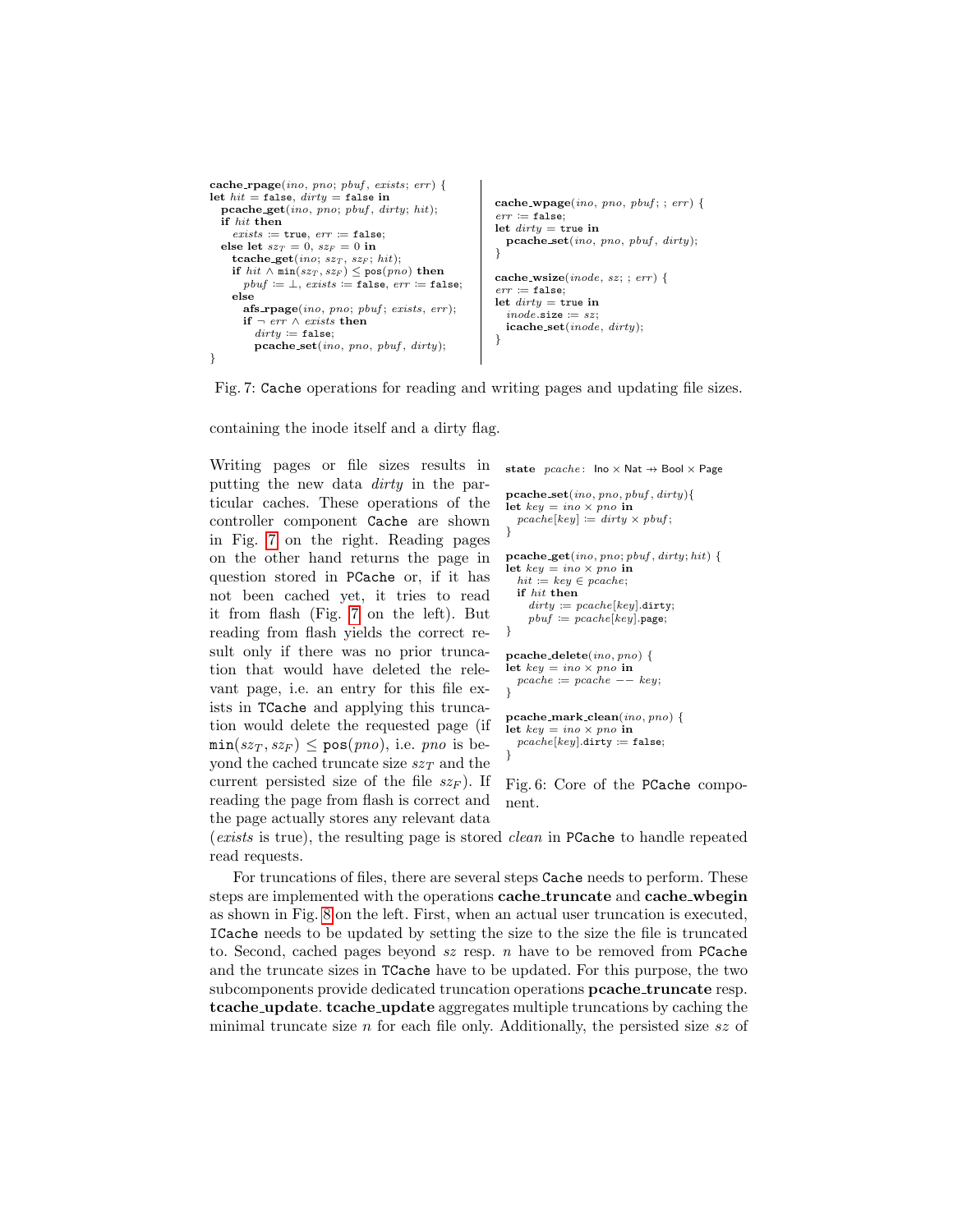```
cache_truncate(n; \text{inode}; \text{err}) {
let ino = inode.ino, sz = inode.size in
let sz_T = \min(n, sz) in
let pno = page(sz_T), pbuf = \bot,
    hit = false, dirty = true in
  \textbf{cache\_get\_tpage}(ino, \textit{pno}; \textit{pbuf}; \textit{hit}, \textit{err});if \neg err then
     \textbf{pcache\_truncated}(ino, sz_T);if hit \wedge sz \leq n \wedge \neg aligned(sz) then
       pbuf := \text{truncated}(pbuf, sz);\textbf{pcache}.\textbf{set}(ino, \textit{pno}, \textit{pbuf}, \textit{dirty});\textbf{tcache\_update}(ino, n, sz);inode.size := nicache_set(inode, dirty);}
cache_wbegin(inode; ; err) {
let ino = inode.ino, sz = inode.size in
let \textit{pno} = \texttt{page}(\textit{sz}), \textit{pbuf} = \bot, \textit{hit} = \texttt{false} in
  \textbf{cache\_get\_tpage}(ino, \textit{pno}; \textit{pbuf}; \textit{hit}, \textit{err});if \neg err then
     pcache_truncate(ino, sz):
     if hit \wedge \neg aligned(sz) then
        pbuf :=truncate(\mathit{pbuf},\mathit{sz});let dirtu = \text{true} in
          \textbf{pcache}.\textbf{set}(ino, \textit{pno}, \textit{pbuf}, \textit{dirty});\textbf{tcache\_update}(ino, \, sz, \, sz);}
\textbf{cache\_get\_tpage}(ino, pno; pbuf; hit, err) {
err := false:
let \text{dirty} = \texttt{false} in
  \textbf{pcache\_get}(ino, \textit{pno}; \textit{pbuf}, \textit{dirty}; \textit{hit});if \neg hit then let sz_T = 0, sz_F = 0 in
     tcache_get(ino; sz_T, sz_F; hit);
     if \neg hit ∨ pos(pno) < min(sz<sub>T</sub>, sz<sub>F</sub>) then
       afs\_rpage(ino, pno; pbuf; hit, err);}
                                                                   cache_fbegin(inode; sz_F; sync_data, err);
                                                                   if ¬ err ∧ sync_data then
                                                                      cache fpages(inode; ; err);
                                                                   if \neg err \land sync_data then
                                                                      \textbf{cache\_finode}(inode, \, sz_F; \,; \, err);}
                                                                 cache fbegin(inode; sz_F; sync_data, err) {
                                                                 err := false;
                                                                 let hit = false, sz_T = 0 in
                                                                   tcache_get(inode.ino; sz_T, sz_F; hit);
                                                                    sync\_data := hit;if sync_data then
                                                                      if sz_T < sz_F then
                                                                        afs_truncate(sz_T; inode; err);
                                                                         sz_F := sz_T ;
                                                                      if \neg err then
                                                                        afs_wbegin(inode;; err);if \neg\ err then
                                                                         tcache delete(inode.ino);
                                                                 }
                                                                 cache fpages(inode; ; err) {
                                                                 err = falselet ino = inode.ino, pno = 0, pno_{max} = 0 in
                                                                   \textbf{pcache\_max\_pageno}(ino; ; \textit{pno}_{max});while \neg \text{ err} \land \text{ pro} \leq \text{ pro}_{\text{max}} do
                                                                      let pbuf = \bot, hit = false, dirty = false in
                                                                         \textbf{pcache\_get}(ino, \textit{pno}; \textit{pbuf}, \textit{dirty}; \textit{hit});if hit ∧ dirty then
                                                                           afs_wpage(ino, pno, pbuf; ; err);if \neg err then
                                                                             \textbf{pcache\_mark\_clean}(ino,\textit{pno});pno := pno + 1;}
                                                                 cache_finode(inode, sz_F; ; err) {
                                                                 if sz_F < inode.size then
                                                                   afs wsize(inode, inode.size; ; err)
                                                                 else
                                                                   err := false}
```
cache fsync(inode; ; err) { let  $sz_F = 0$ , sync\_data = false in

Fig. 8: File truncation (left) and synchronization (right) operations of Cache.

a file is stored in TCache to determine whether it is allowed to read a page from flash in **cache\_rpage**. Finally, if the truncate is growing, i.e.  $sz \leq n$ , the page at size sz may need to be filled with zeros. The auxiliary operation cache get tpage is used to determine if this page is existent. This is the case if the page is either cached in PCache or can be read from flash but would not have been truncated according to TCache. If necessary, the page is then filled with zeros beyond  $offset(sz)$  using the truncate function and the result is stored in PCache.

The synchronization of files, i.e. transferring cached updates to the persistent storage, is also coordinated by Cache. Clients can use the POSIX *fsync* operation to trigger synchronization of a specific file. It is common practice that cached data is also synchronized concurrently, however, this is left for future work.

The implementation of fsync in Cache is shown in Fig. [8](#page-9-0) on the right. The general idea of this implementation is to first remove all pages from flash that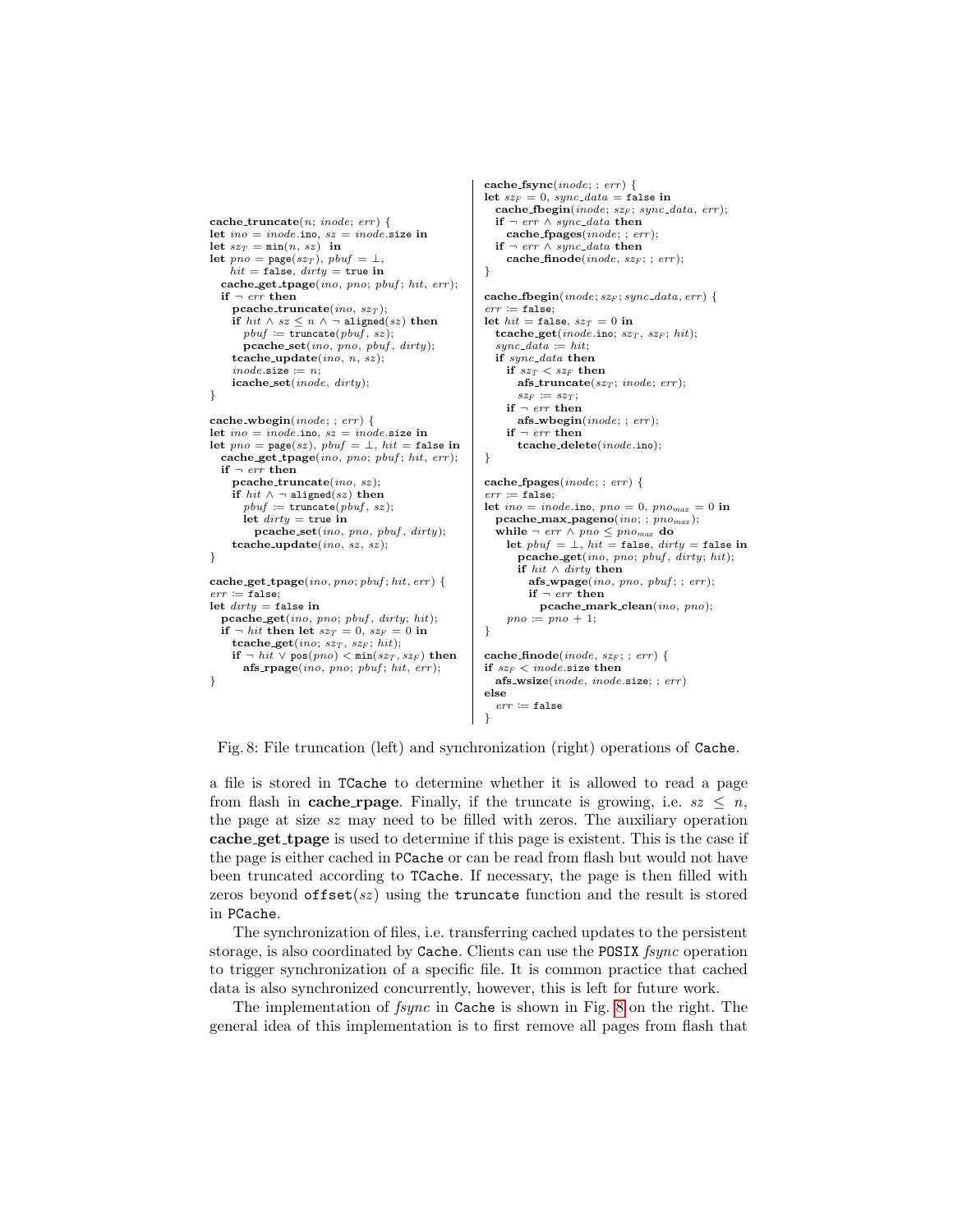would have been deleted by truncations on this file since the last synchronization and then mimic a VFS *write* that persists all *dirty* pages in PCache and updates the file size to the size stored in ICache if necessary.

The operation **cache fbegin** is responsible for synchronizing truncations and prepares the subsequent writing of pages and updating the file size in cache fpages resp. cache finode. When using this synchronization strategy, it is sufficient to aggregate multiple truncations by truncating to the minimal size the file was truncated to, and only if this minimal truncation size is lower than the current file size on flash. As truncation is the only possibility to delete pages (except for deleting the file as a whole), this afs truncate call deletes all obsolete pages. The following afs wbegin call ensures that the whole file content beyond  $sz_T$  resp.  $sz_F$  is zeroed so that writing pages and increasing the file size on flash is possible safely. Since AFS enforces an initial **afs\_wbegin** before writing pages or updating the file size and Cache is a refinement of AFS, it is guaranteed that there are dirty pages only in PCache or dirty inodes in ICache if there is an entry in TCache for the file that is being synchronized. Hence there is nothing to do if hit after **tcache** get is false.

cache fpages iterates over all possibly cached pages of the file and writes dirty pages with **afs\_wpage**, marking them *clean* in PCache after writing them successfully. Similar to the implementation of **vfs\_write** explained in Sec. [3,](#page-3-0) this iteration is executed bottom-up, starting at page 0 up to the maximal page cached in PCache (returned by pcache max pageno). Finally, cache finode updates the file size with **afs\_wsize** if the cached size is greater than the persisted size  $sz_F$ .

#### <span id="page-10-0"></span>5 Functional Correctness and Crash-Safety Criterion

Due to our modular approach, verifying the correctness of integrating caches into Flashix as shown in Fig. [1b](#page-3-1) requires to prove a single additional data refinement Cache(AFS<sub>P</sub>)  $\subseteq$  AFS<sub>C</sub> only. The proofs are done with a forward simulation R  $\subseteq$  $AS \times CS$  using commuting diagrams with states  $AS \equiv dirs_{\rm C} \times files_{\rm C}$  of AFS<sub>C</sub> and  $CS \equiv dir_{\rm Sp} \times files_{\rm P} \times cache \times peace \times teacher$  of Cache(AFS<sub>P</sub>).

 $R \equiv \text{dirs}_c = \text{dirs}_P \wedge \text{files}_c = ((\text{files}_P \downarrow \text{tcache}) \oplus \text{pcache}) \oplus \text{icache})$ 

Basically, R states that for each  $(as, cs) \in R$  the cached AFS state as can be constructed from cs by applying all cached updates to the persistent AFS state, i.e. pruning all files at their cached truncate size ( $\downarrow$  tcache), overwriting all pages with their cached contents ( $\perp \oplus pcache$ ), and updating the cached file sizes  $(-\oplus \text{icache})$ . As no structural operations are cached, dirsc and dirsp are identical.

While  $\text{AFS}_{\text{C}}$  functionally matches the original specification of  $\text{AFS}$ , it is easy to see that  $\text{AFS}_{\text{C}}$  differs quite heavily from  $\text{AFS}_{\text{P}}$  in terms of its crash behavior. A crash in  $\text{AFS}_P$ , for example, has the effect of removing orphaned files [\[7\]](#page-17-9), i.e. those files that are not accessible from the file system tree anymore but still opened in VFS for reading/writing at the event of the crash. However, if there are pending writes that have not been synchronized yet, a crash in  $\text{AFS}_{\text{C}}$  additionally may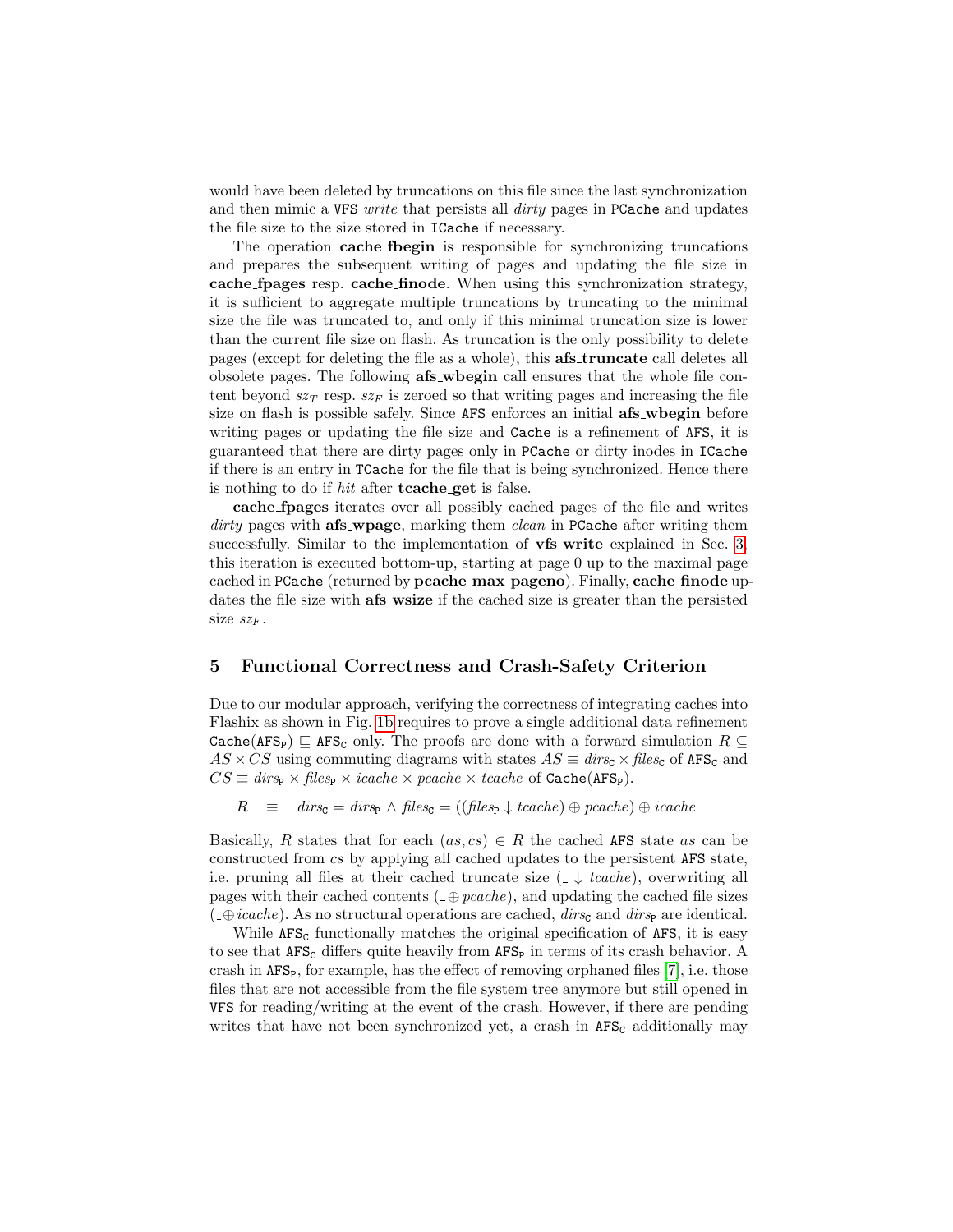revert parts of these writes as all data only stored in the volatile state of Cache is lost.

Usually, we express the effect of a crash in specification components in terms of a state transition given by a *crash predicate*  $\{ \subseteq S \times S \text{ and prove that the} \}$ implementations of these components match their specification. But as soon as write-back caches - especially non-order-preserving ones - are integrated into a refinement hierarchy, it is typically not feasible to express the loss of cached data explicitly. This is the case for  $\text{AFS}_{\text{C}}$  and thus for POSIX, too. So instead of verifying crash-safety in a state-based manner, we want to explain the effects of a crash by constructing an alternative run where losing cached data does not have any effect on the state of  $\text{AFS}_{\text{C}}$ . If such an alternative run can always be found, crash-safety holds since all regular (non-crashing) runs of  $\texttt{AFS}_\texttt{C}$  yield consistent states, and thus a crash results in a consistent state as well.

Definition 1 (Write-Prefix Crash Consistency). A file system is writeprefix crash consistent (WPCC) iff a crash keeps the directory tree intact and for each file f a crash has the effect of retracting all write and truncate operations to f since the last state it was synchronized and re-executing them, potentially resulting in writing prefixes of the original runs.

This property results from the fact that files are synchronized individually by the fsync operation. Thus, all runs of operations that modify the content of a file, either cached or persistent, can be decoupled from runs of structural operations or operations accessing the content of other files.

To prove that Flashix satisfies WPCC we need to show that for each possible occurrence of a crash in  $\text{Cache}(AFS_p)$  we can construct a matching alternative run for each file in  $\text{AFS}_{\text{C}}$  and lift this to runs in  $\text{VFS}(\text{AFS}_{\text{C}})$ . As it turns out, for an arbitrary file f the only critical case is when a crash occurs during the execution of cache fsync for this file. In all other cases, updates to the content of  $f$  have been stored in cache only, thus the persistent content of  $f$  in  $\text{AFS}_P$  is unchanged since the last successful execution of **cache fsync** for  $f$ . So we can choose a  $VFS(AFS<sub>c</sub>)$  run in which all *writes* and *truncates* to f have failed and hence have not written or deleted any data. Constructing such a run is always possible as  $\text{AFS}_{\text{C}}$  is crash-neutral, i.e. all operations of  $\text{AFS}_{\text{C}}$  are specified to have a run that fails without any changes to the state (see Fig. [3](#page-5-0) and [\[7\]](#page-17-9)).

However, showing that WPCC holds for crashes during **cache fsync** is hard. Initially, our goal was to prove this property locally on the level of  $\text{AFS}_c$  resp. of Cache and  $AFS<sub>P</sub>$  only. For example, one approach was to construct matching prefix runs of  $AFS<sub>c</sub>$  by commuting and merging of operation calls. While we will not go into details of the many pitfalls we ran into, the main problem with these approaches was that the synchronization of aggregated truncates, as states resulting from prefix runs of **cache fsync** could not be reconstructed by any combination of VFS prefixes from the corresponding  $\texttt{AFS}_\texttt{C}$  run.

For example, given the sequence of three afs truncate calls followed by an afs fsync call as visualized in Fig. [9,](#page-12-0) starting with a synchronized file, i.e. the contents (and sizes) of the affected file are equal in  $\text{AFS}_{\text{C}}$  and  $\text{AFS}_{\text{P}}$ . Considering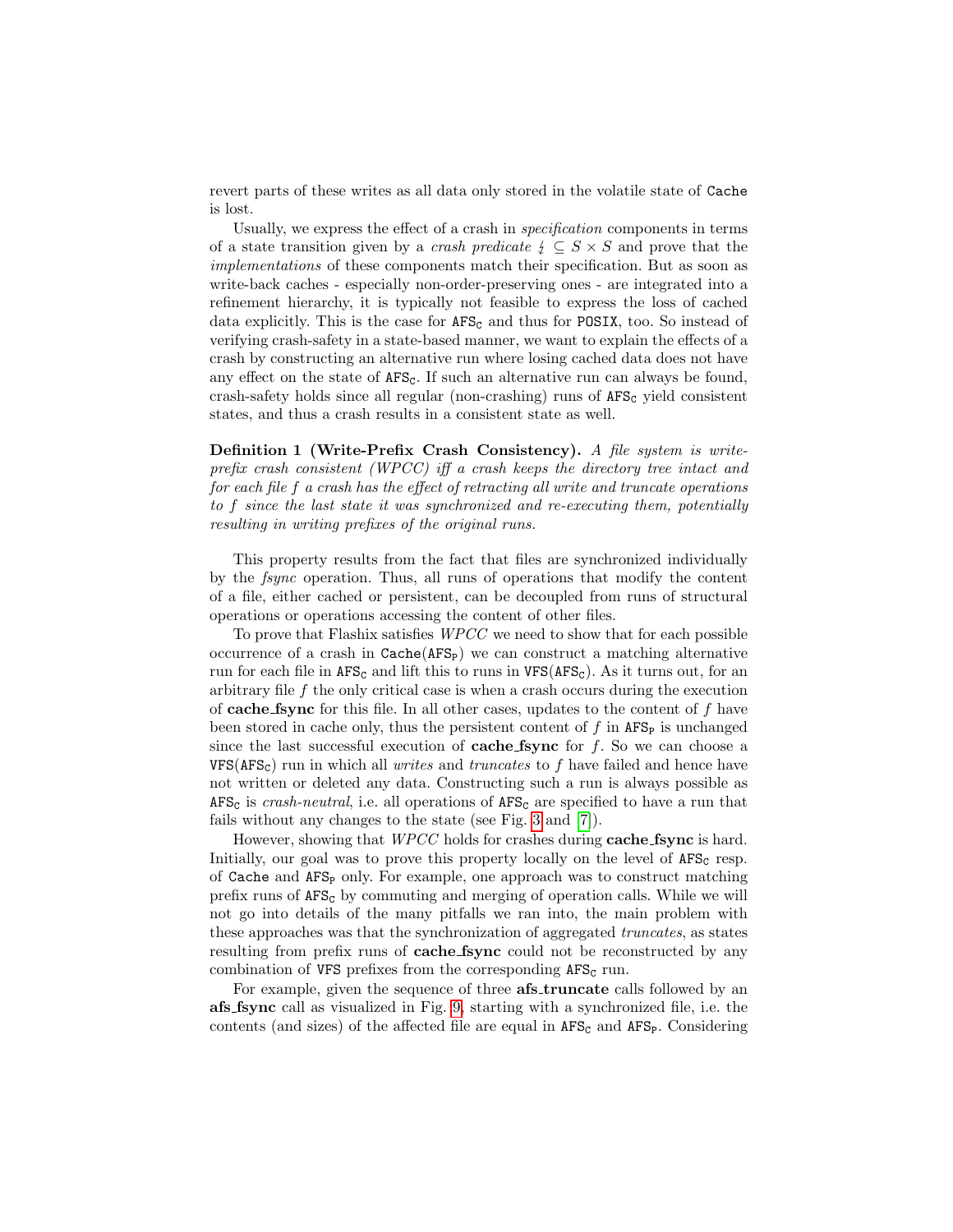<span id="page-12-0"></span>

Fig. 9: Effect of a sequence of *truncate* operations and a following *fsync* on the states of one file in  $\text{AFS}_{\text{C}}$  (left) and  $\text{AFS}_{\text{P}}$  (right), including intermediate states of  $\text{AFS}_P$  during *fsync*. The state of Cache is ommitted.

this run in  $\text{AFS}_{\text{C}}$  on the left, the first truncation shrinks the file to a new size  $n_0$  deleting all pages above page $(n_0)$ . Since aligned $(n_0)$  is false, rest $(n_0)$  bytes of junk data remain in  $page(n_0)$  for the moment. This junk data is removed not before the second truncation as it increases the file size then to  $n_1$  and the remainder of  $page(n_0)$  is filled with zeros. When finally the third truncation shrinks the file again to  $n_2$  with  $n_2 < n_0$  but  $\text{page}(n_0) = \text{page}(n_2)$ , which yields a mixed page containing valid data, junk, and zeros.

These truncations do not have any effect on the persistent state of  $\text{AFS}_P$  as Cache handles all requests. Conversely, a call to  $\textbf{afs}$  fs  $\gamma$  in AFS<sub>C</sub> leaves its state unchanged but its implementation Cache triggers a number of calls to  $\text{AFS}_P$ . First, the file is truncated to  $n_2$ , the minimal truncation size since its last synchronized state. Second, junk data above  $n_2$  is removed with **afs\_wbegin** to prepare a potential synchronization of pages beyond  $n_2$ .

Comparing the state after  $afs$ -wbegin in  $AFS<sub>P</sub>$  with the state after all truncations in  $\text{AFS}_c$ , one can see that the sizes and the valid part of the content match but there is some junk data left in  $\text{AFS}_{\text{C}}$  that is not in  $\text{AFS}_{\text{P}}$ . In fact, if a crash occurs in a state after this afs wbegin call and before the synchronization of page( $n_2$ ) with afs wpage, we cannot construct a VFS prefix run of AFS<sub>C</sub> that yields the state of  $AFS_p$ . Fortunately, the abstraction from  $VFS(AFS_c)$  to POSIX ignores bytes written beyond the file size anyway and the implementation Cache( $\text{AFS}_p$ ) may at most remove more junk data than  $\text{AFS}_c$ , so the implementation actually matches our crash-safety criterion under the POSIX abstraction as intended. But in order to prove this, we need to explicitly consider runs of  $AFS_c$  in the context of VFS.

In the following section, we give a brief overview of the concrete proof strategy we pursued to construct such a write-prefix run.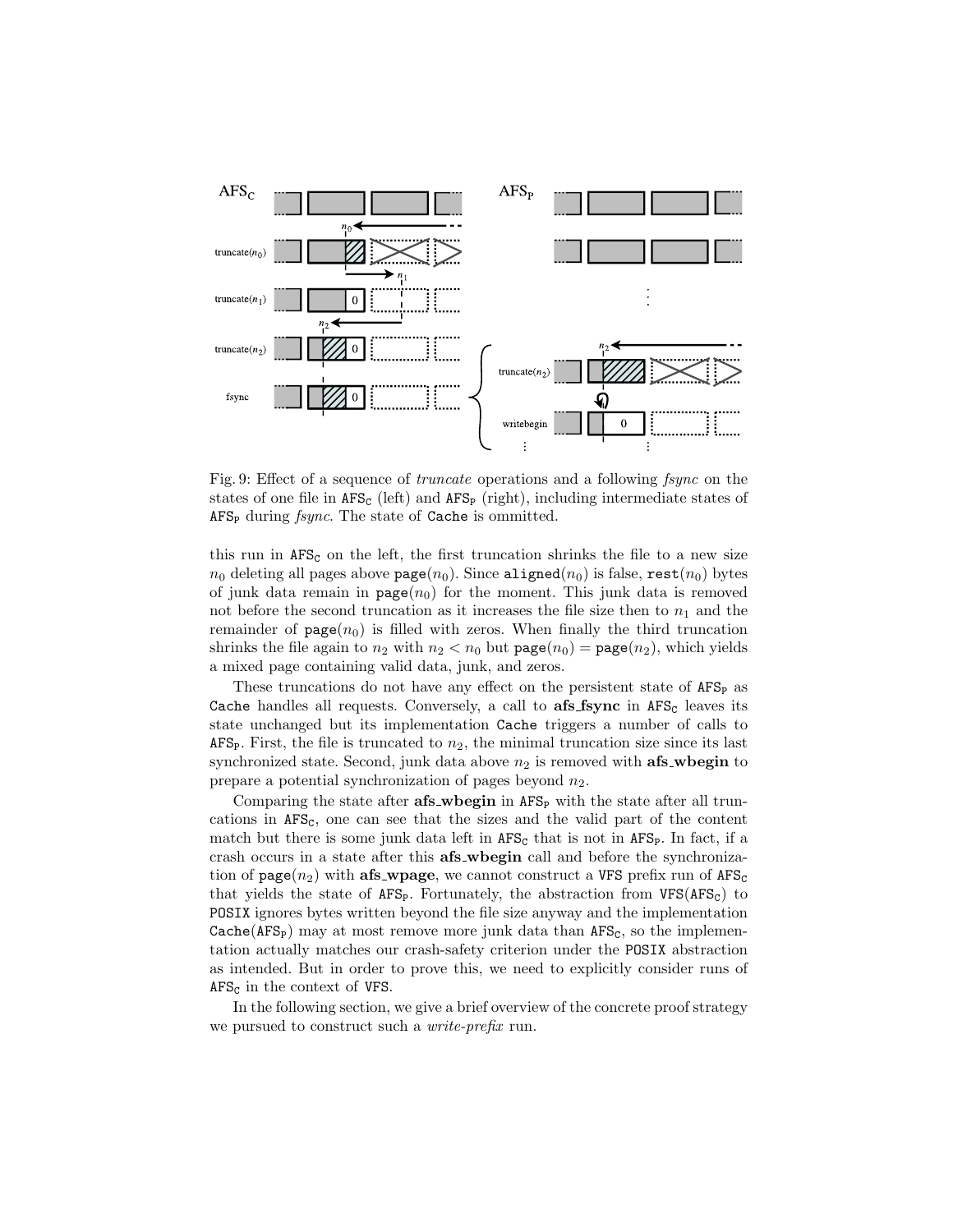#### <span id="page-13-0"></span>6 Proving Crash-Safety

The main effort for proving that Flashix is actually *write-prefix crash consistent* was to show that a crash during **cache fsync** actually has the effect of writeprefix runs of VFS. Given the implementation of cache fsync and the fact that the operations of  $\text{AFS}_P$  are atomic with respect to crashes, effectively two cases need to be considered, namely a crash occurs

- 1. between afs truncate and afs wbegin or
- 2. between persisting pages  $k 1$  and k with **afs\_wpage**.

Two additional cases are crashes before **afs\_truncate** or after **afs\_wsize**. These can be viewed as crashing before resp. after the complete **cache fsync** operation since no persistent changes happen in these ranges. Note that we do not explicitly consider crashes immediately after **afs** wbegin or before **afs** wsize as separate cases, but instead we handle these as variants of case 2.

For case 1 finding a write-prefix run is quite obvious. As **cache fsync** only executed a single persisting truncation to  $sz_T$ , only vfs truncate calls to  $sz_T$ were successful in the alternative VFS run as well. For vfs\_truncate calls to sizes n greater than  $sz_T$  the run is chosen in which **afs\_truncate** fails, so we get a failing run of vfs\_truncate too. For vfs\_write calls the run is chosen in which the initial **afs\_wbegin** fails which results in not calling any further  $AFS<sub>c</sub>$ operations (cf. Sec. [3\)](#page-3-0).

Verifying case 2 requires more effort. As an example consider the crashed run shown in the upper half of Fig. [10](#page-14-0) . We omit irrelevant arguments of operations and abbreviate wbegin, wpage, wsize, and truncate with wb, w, ws, and t, respectively. The run contains vfs\_truncate and vfs\_write calls, followed by an interrupted synchronization  $f<sub>sync</sub> <sup>$\ell$</sup>$ . The former operations are performed in Cache only, so calls to  $AFS<sub>P</sub>$  are performed not until synchronization. **fsync** crashes after an ascending sequence  $\mathbf{w}^*|_k$  of **wpage** operations, which contains only writes to pages  $\lt k$ . As for case 1, the write-prefix run we construct in the lower half of Fig. [10](#page-14-0) contains successful executions of **vfs\_truncate** calls to the minimal truncate size. In the example, this is the size  $n_0$ , so the first truncation is performed as before. For the second truncation to  $n_1$  on the other hand we choose a failing run of **vfs\_truncate** (failing operation runs are marked with  $E^{ER}$ , which results in a stutter step  $\tau$  in Cache, i.e. no operation is executed in Cache.

The main aspect of  $WPCC$  is that alternative **vfs**\_write runs write just as far as the interrupted fsync was able to persist pages. Hence, the alternative run successfully performs wbegin and a prefix of the original wpage sequence  $\mathbf{w}^*$ , namely the prefix of writes  $\mathbf{w}^*|_k$  to pages  $\lt k$ . All other writes to pages  $\geq k$  are again replaced by stutter steps  $\tau$  in Cache. Depending on the range the original **vfs\_write** has written to, the restricted sequence  $\mathbf{w}^*|_k$  may be empty or the full sequence w<sup>∗</sup> . However, the alternative run will not execute (stutter) for updates of the file size via wsize. With a complete system run constructed this way, a full **fsync** run has the same effect as the crashed execution if the original run (except for differences in junk data resulting from the problematic nature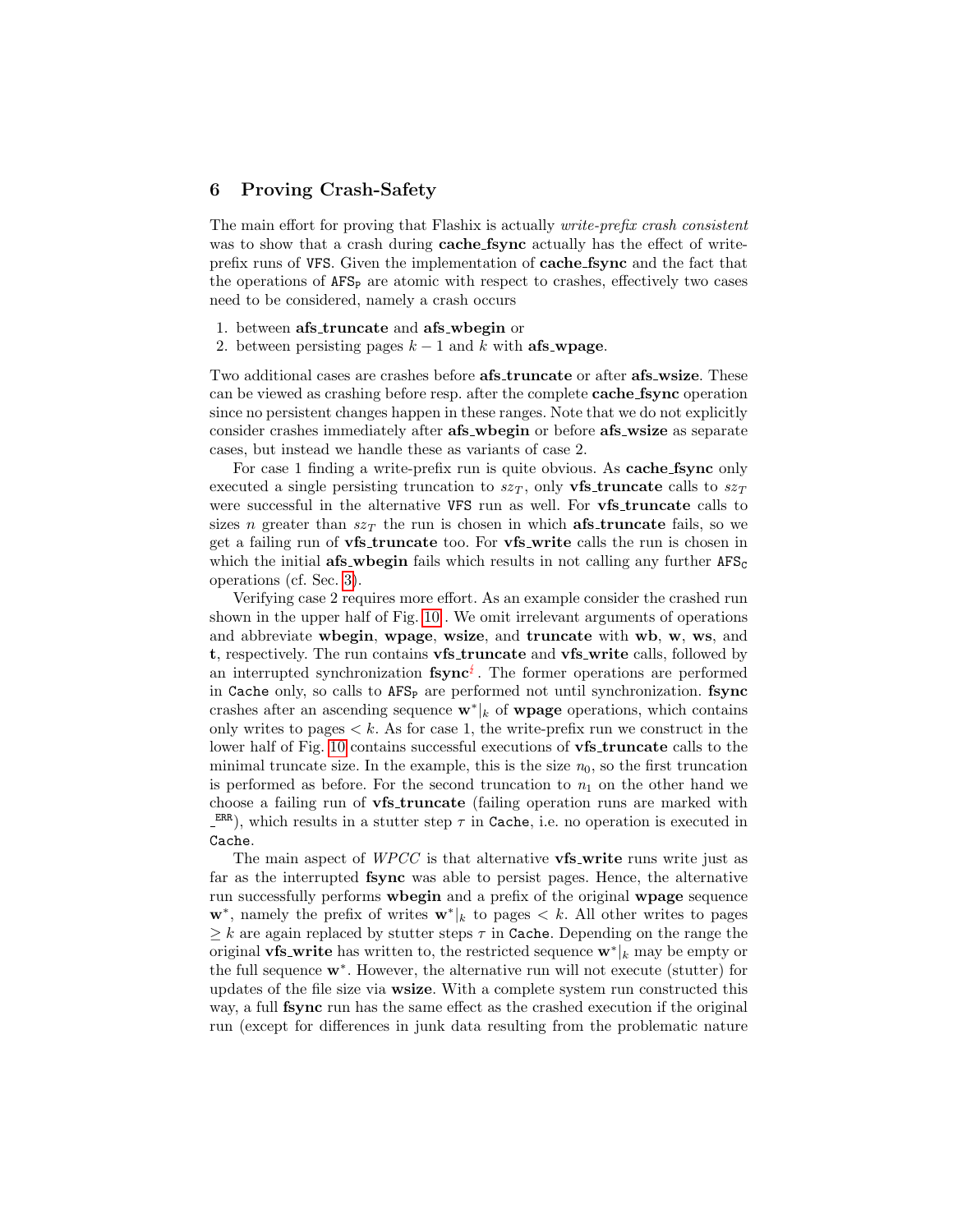<span id="page-14-0"></span>

Fig. 10: Construction of a write-prefix run (lower half) matching a run with a crash in cache fsync that occurs just before writing page  $k$  (upper half).

of synchronizing truncations discussed in Sec. [5\)](#page-10-0), and thus the alternative run finishes in a synchronized state.

Proving that the runs constructed this way match the original crashed runs is done with a forward simulation  $\cong^k \subseteq CS \times CS$  using commuting diagrams. Relation  $\cong^k$  links all vertically aligned states in Fig. [10.](#page-14-0)

$$
\begin{array}{rcl}\n\cong^k & \equiv & \big((\mathit{files}_{\mathsf{P}} \downarrow \mathit{tcache}) \oplus \mathit{pcache}|_k\big) . \mathsf{seq}(\mathit{ino}) \\
& = \big(((\mathit{files}_{\mathsf{P}}' \downarrow \mathit{tcache}') \oplus \mathit{pcache}') \oplus \mathit{icache}'\big) . \mathsf{seq}(\mathit{ino})\n\end{array}
$$

where  $\mathit{pcache}|_k$  restricts  $\mathit{pcache}$  to entries for pages  $i < k$  and  $\mathit{files}.\texttt{seq}(\texttt{Ino})$ extracts the content of the file ino as a sequence of bytes up to the current size of *ino* in files. Intuitively, two **Cache** states cs and cs' are cs  $\cong^k$  cs' if a synchronization interrupted at page  $k$  of  $cs$  yields the same content (up to the file size) as a complete synchronization of cs'. Note that  $cs \cong^k cs'$  enforces implicitly that the file size of *ino* is identical in  $cs$  and  $cs'$  and hence the cached truncate sizes in *teache* and *teache'*, as well as the cached size in *icache'*, must be equal.

For the wpage calls the commuting diagrams as shown in Fig. [11](#page-15-1) in the bottom plane are required. wpage operations of AFS and Cache are denoted  $w<sub>A</sub>$  and  $\mathbf{w}_c$ , respectively. When writing a page  $\lt k$ , re-executing this operation maintains  $\cong^{k}$  (Fig. [11a\)](#page-15-1). In contrast, writing pages  $\geq k$  maintains  $\cong^{k}$  if the alternative run stutters (Fig. [11b\)](#page-15-1). Since VFS is defined on  $\text{AFS}_c$ , these commuting properties must be lifted from Cache to  $\text{AFS}_{\text{C}}$  in order to construct commuting diagrams for VFS runs. This is why the commuting diagrams are extended by R-corresponding  $\text{AFS}_{\text{C}}$  runs, yielding the front and back sides of Fig. [11.](#page-15-1) So in addition we show that, given a run  $as_0 \xrightarrow{\mathbf{w}_\mathtt{A}(i)} as_1$  as it is part of **vfs\_write** or **vfs\_truncate**, there is an R-corresponding run of Cache. Conversely, we have to show that the resulting alternative run of Cache can be lifted to an R-corresponding run of  $\text{AFS}_{\text{C}}$  as well. Depending on the operation, up to two versions of this lifting are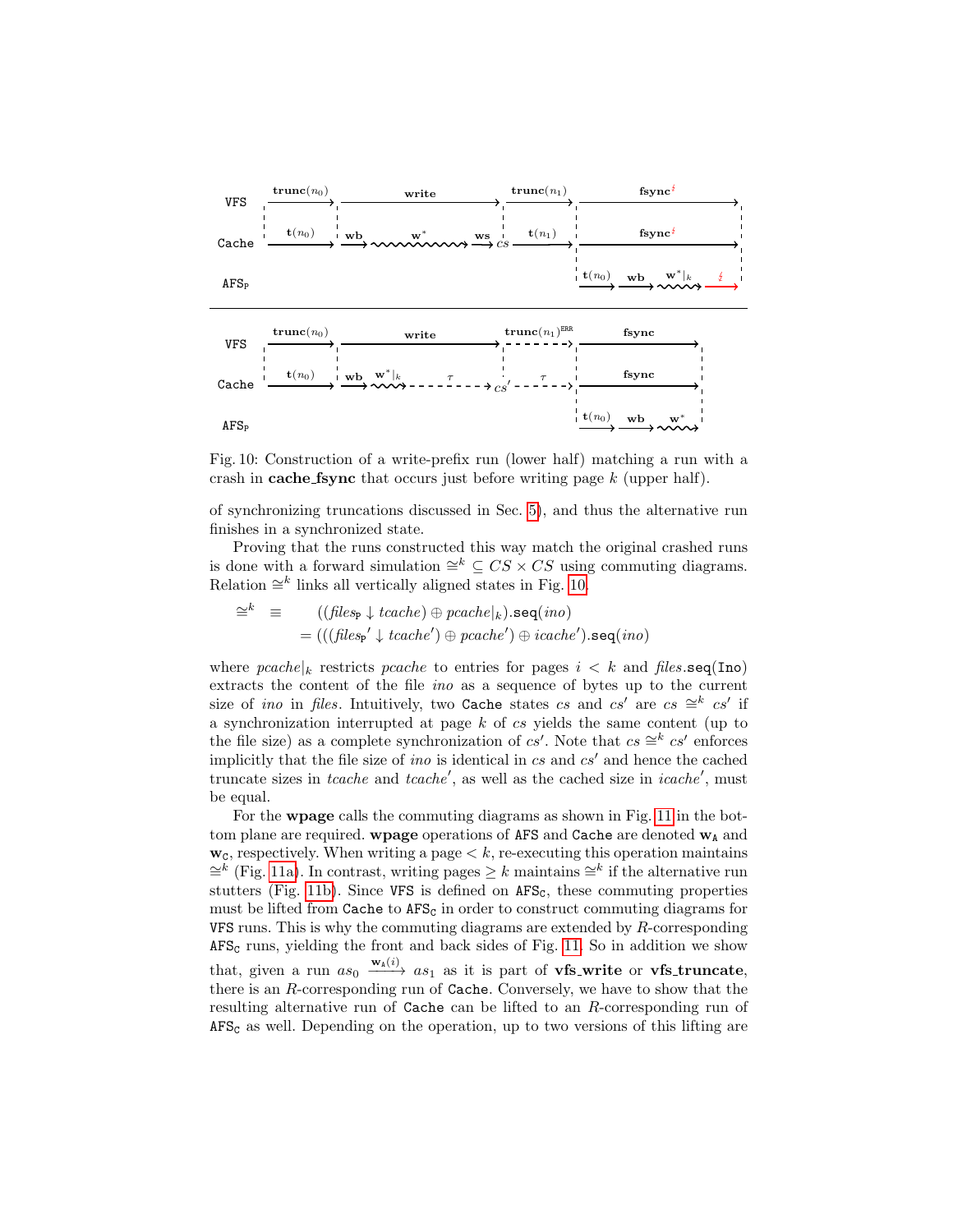<span id="page-15-1"></span>

(a) Successful AFS<sub>c</sub> run for  $i < k$ . (b) Failing/stuttering  $\text{AFS}_c$  run for  $i \geq k$ .

Fig. 11: Commuting diagrams of a wpage run writing page i.

necessary if the run is stuttering: an  $\text{AFS}_{\text{C}}$  run that stutters and a failing run of the AFS<sub>C</sub> operation. For **wpage**, the former is used to skip writes of pages  $> k$ while the latter is required to stop the loop of **vfs\_write** when trying to write page k.

To construct a valid alternative VFS run, analogous commuting diagrams for wbegin, wsize, and truncate have been proven, not all commuting diagrams were necessary for each operation though. The proofs of commuting diagrams for **vfs\_write** and **vfs\_truncate** then base upon the step by step application of these commutative properties. Considering the final states of the runs shown in Fig. [10,](#page-14-0) tcache, pcache|k, tcache', pcache', and icache' do not contain any  $dirty$  data for *ino* and so applying them to files<sub>p</sub> resp. files<sub>p</sub>' does not have any effect. Consequently, in theses states  $cs \cong^k cs'$  reduces to filesp.seq(ino) =  $\text{filesp}'.\texttt{seq}(ino)$ , which is exactly the property we wanted to achieve.

All in all, the verification of the crash-safety properties alone (not including earlier attempts) took about two months and comprises approx. 300 theorems. Most of the time was spent proving the commuting diagrams for  $\cong^k$  on the level of Cache, since many different cases have to be considered. Lifting these to  $\text{AFS}_{\text{C}}$  could be done mainly by reusing the commuting diagrams for R together with some auxiliary lemmata over the Cache and AFS operations, which in turn enabled proving the commuting diagrams for VFS without major issues. For more details, the full proofs can be found online [\[12\]](#page-17-8).

#### <span id="page-15-0"></span>7 Related Work and Conclusion

In this paper we have shown how to integrate caching of file content as done by VFS into the modular development of a verified file system. We have defined the correctness criterion of write-prefix crash consistency for crash safety, and have verified it with KIV, thus giving applications a formal criterion that can be used to verify that applications are crash-safe.

For reasons of space we could not formally address how caching of VFS interacts with the order-preserving cache (called "write buffer" in [\[13\]](#page-17-4)) as used by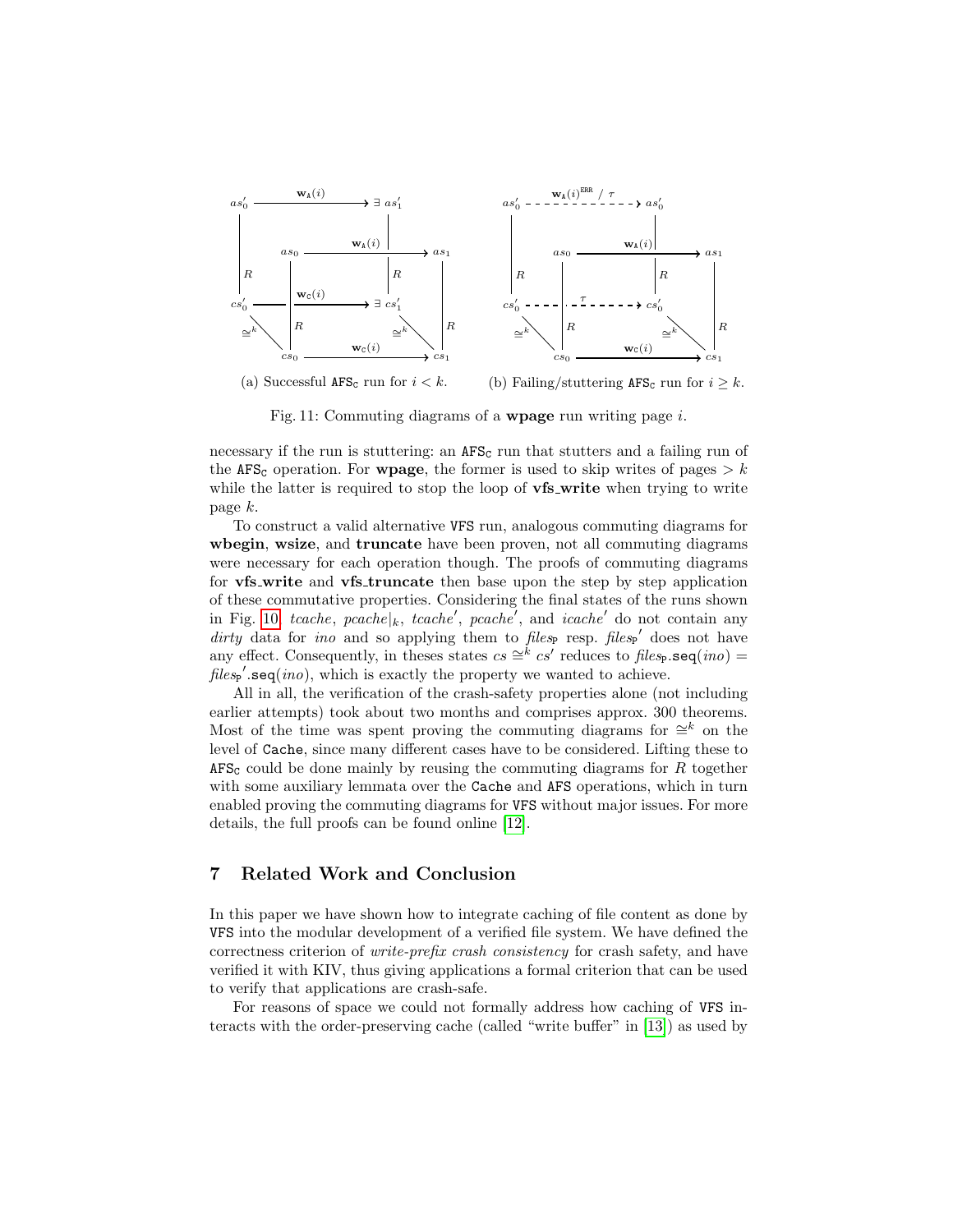lower levels of the implementation. However, informally the answer is as follows. AFS<sup>P</sup> operations are implemented atomically, i.e. a page is either persisted as a whole or not at all. This is necessary to imply linearizability of  $\text{AFS}_P$  operations in a concurrent context. Removing the data of the write buffer on a crash has the effect of undoing some  $AFS<sub>P</sub>$  operations according to [\[7\]](#page-17-9). Therefore, discarding the write buffer has the same effect as crashing slightly earlier, and thus WPCC still holds.

We have also not discussed concurrent top-level calls of POSIX operations. We have augmented the specification to allow this, and are working on a verification using the approach given in [\[16\]](#page-17-3), which has already been used to allow concurrent garbage collection. For the theory presented here to work, the implementation ensures that modifications to each file (write, truncate, fsync) are done sequentially only.

We have discussed lots of related work on verified file systems in general in earlier work [\[13,](#page-17-4) [16\]](#page-17-3), here we discuss two related approaches, that generate running code and have addressed the correctness of write-back caching in file systems. These are BilbyFS [\[1\]](#page-17-13) and DFSCQ [\[3\]](#page-17-14). BilbyFS is a file system for flash memory too. It implements caching mechanisms and gives a specification of the sync operation on the level of AFS and proves the functional correctness of this operation. However, the verification of crash-safety or caching on the level of VFS is not considered.

DFSCQ is a sequentially implemented file system not targeted to work specifically with flash memory. Similar to our approach, structural updates to the file system tree are persisted in order. DFSCQ also uses a page cache, however, it does not specify an order in which cached pages are written to persistent store. Therefore it is not provable that a crash leads to a POSIX-conforming alternate run. Instead a weaker crash-safety criterion is satisfied, called metadata-prefix specification: it is proved that a consistent file system results from a crash, where some subset of the page writes has been executed.

In our context, the weaker criterion should be provable for any (functional correct) implementation of VFS caches, since we ensure that all  $\text{AFS}_{\text{P}}$  operations are atomic (calls can never overlap) and the refinement proof of VFS  $\Box$  POSIX has lemmas for all AFS operations, that ensure that even these (and not just the VFS operations) preserve the abstraction relation to a consistent file system.

Our earlier crash-safety criterion for order-preserving caches can be viewed as the sequential case of buffered durable linearizability [\[11\]](#page-17-15), which allows to undo a postfix of the history of invokes and responses for operations, thus allowing pending operations of the resulting prefix to have a new result. The criterion is also sufficient to specify the  $\text{AFS}_{\text{C}}$  interface in a concurrent context (since the operations are linearizable). However, it is stronger than the criterion given here, as it does not allow to re-execute several sequentially executed operations (only one can be pending in the prefix).

Future work on the file system will be to add a background process that calls fsync to empty caches when no user operations are executed. To imitate